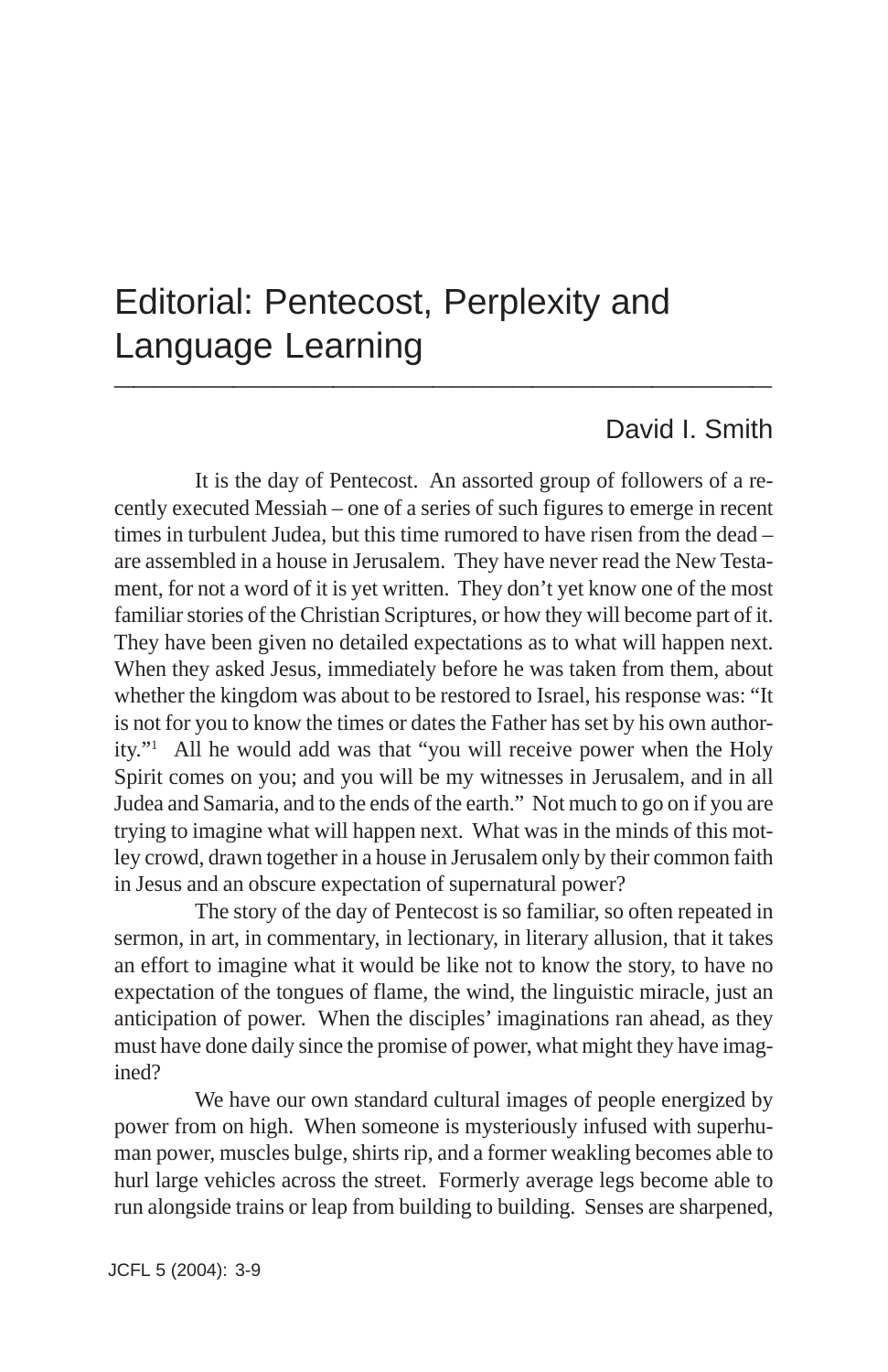forewarning of impending danger, and frail human flesh becomes virtually invulnerable to harm. Supernatural power makes ordinary people faster, stronger, more invincible; it takes away their weakness and shame and results in the defeat of their enemies.

But that's Hollywood, a serious anachronism if we are contemplating first century Jews. Surely their imaginations ran along different lines? After all, it's the Holy Spirit, rather than gamma rays or radioactive spiders, that is to bring the power in this story. Surely the superhero images were far from their minds as they waited in prayer.

Maybe. But maybe not. These Jewish disciples had their own gripping stories about how the Spirit of God came on people with power. When Samson was attacked by a roaring lion, "the Spirit of the LORD came upon him in power so that he tore the lion apart with his bare hands as he might have torn a young goat."<sup>2</sup> When he fell into debt because of a lost wager, "the Spirit of the LORD came upon him in power. He went down to Ashkelon, struck down thirty of their men, stripped them of their belongings and gave their clothes to those who had explained the riddle."3 And when his Philistine enemies encountered him bound by two new ropes, "the Spirit of the LORD came upon him in power. The ropes on his arms became like charred flax, and the bindings dropped from his hands. Finding a fresh jawbone of a donkey, he grabbed it and struck down a thousand men."4 Later, when Saul heard of the humiliation being suffered by the men of the besieged city of Jabesh Gilead, "the Spirit of God came upon him [Saul] in power, and he burned with anger. He took a pair of oxen, cut them into pieces, and sent the pieces by messengers throughout Israel, proclaiming, 'This is what will be done to the oxen of anyone who does not follow Saul and Samuel.'"5 The result was a crushing defeat for the besieging Ammonites. Later still, as the sky grew black after Elijah's triumph over the prophets of Baal on Mount Carmel, "the power of the LORD came upon Elijah and, tucking his cloak into his belt, he ran ahead of Ahab all the way to Jezreel"6 – with Ahab, it should be noted, covering the 25 miles or so in a horse-drawn chariot. When the Spirit of the LORD comes upon ordinary people with power, they are made faster, stronger, more invincible; it takes away their weakness and shame and results in the defeat of their enemies. The believers' last question to the risen Christ surely offers a clue regarding at least some of what was in their minds – will the kingdom at this time be restored to humiliated Israel, currently occupied by a foreign army? Despite (or perhaps even because of) the fact that Jesus would not commit himself, it is not hard to imagine the possible plotlines that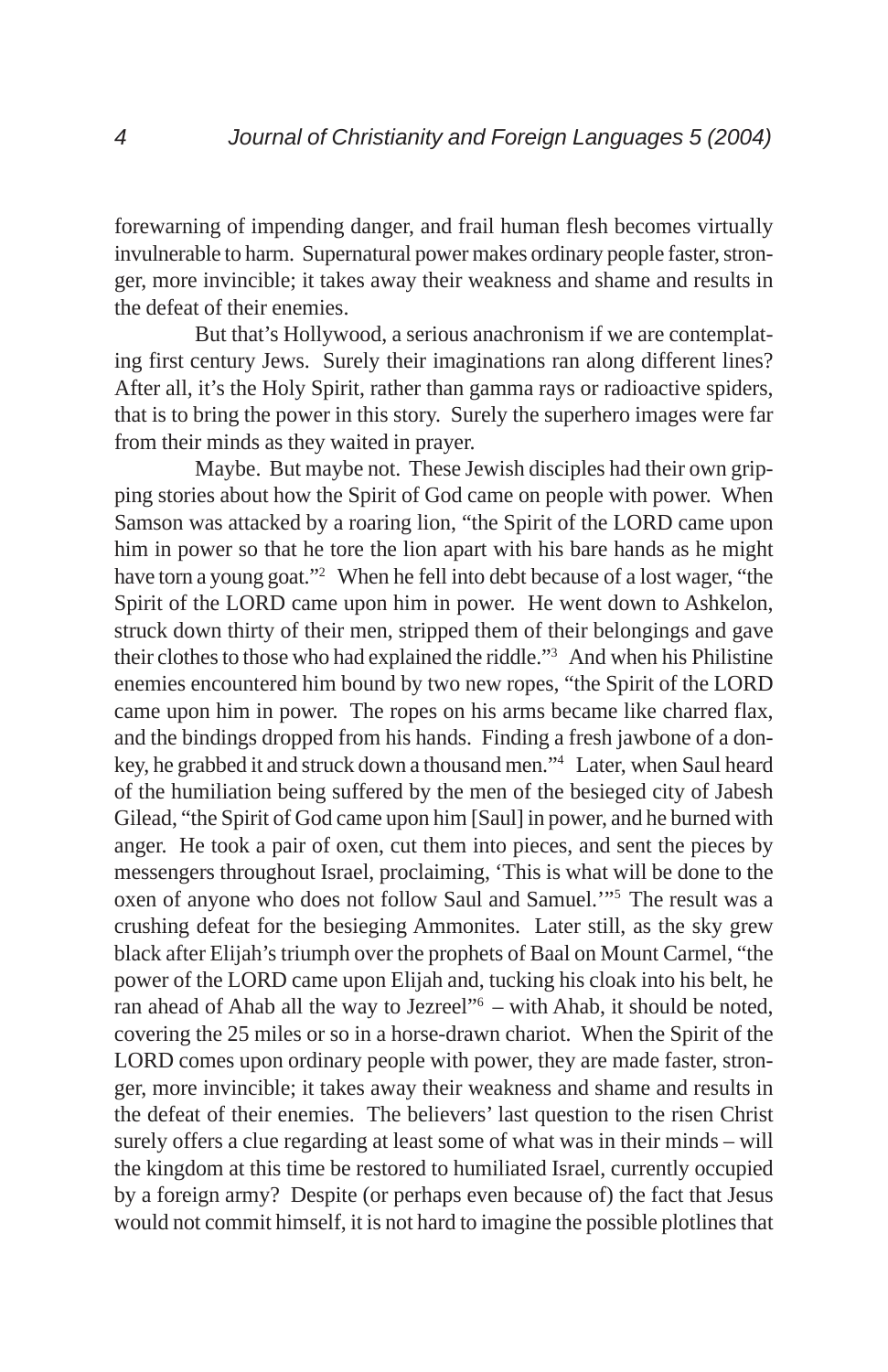may have run through at least some minds as they waited for power from the Holy Spirit.

But perhaps others were thinking along different lines. Perhaps they had begun to have a better grasp of where Jesus' teaching was headed. Perhaps they had paid careful heed to the second part of Jesus response to their last question to him: "you shall be witnesses…to the ends of the earth." Perhaps it put them in mind of other precedents from their heritage of faith. Samuel, for instance, giving Saul a promise remarkably similar to the one they had just heard: "you will go to Gibeah of God, where there is a Philistine outpost. As you approach the town, you will meet a procession of prophets coming down from the high place with lyres, tambourines, flutes and harps being played before them, and they will be prophesying. The Spirit of the LORD will come upon you in power, and you will prophesy with them; and you will be changed into a different person."7 Or Isaiah, prophesying about one who would "give decisions for the poor of the earth," for

> The Spirit of the LORD will rest on him – the Spirit of wisdom and of understanding, the Spirit of counsel and of power, the Spirit of knowledge and of the fear of the LORD.<sup>8</sup>

Perhaps the power to prophesy to all people, maybe with the miraculous accompaniments that bore witness to the power of the Spirit in Jesus' own ministry, was to the fore in the minds of many of the gathered disciples.

Whatever their precise expectations, there was surely little to prepare them for what actually happened, events that certainly left the resulting crowds in a state of bewilderment:

> Suddenly a sound like the blowing of a violent wind came from heaven and filled the whole house where they were sitting. They saw what seemed to be tongues of fire that separated and came to rest on each of them. All of them were filled with the Holy Spirit and began to speak in other tongues as the Spirit enabled them.

> Now there were staying in Jerusalem God-fearing Jews from every nation under heaven. When they heard this sound, a crowd came together in bewilderment, because each one heard them speaking in his own language. Utterly amazed, they asked: "Are not all these men who are speaking Galileans? Then how is it that each of us hears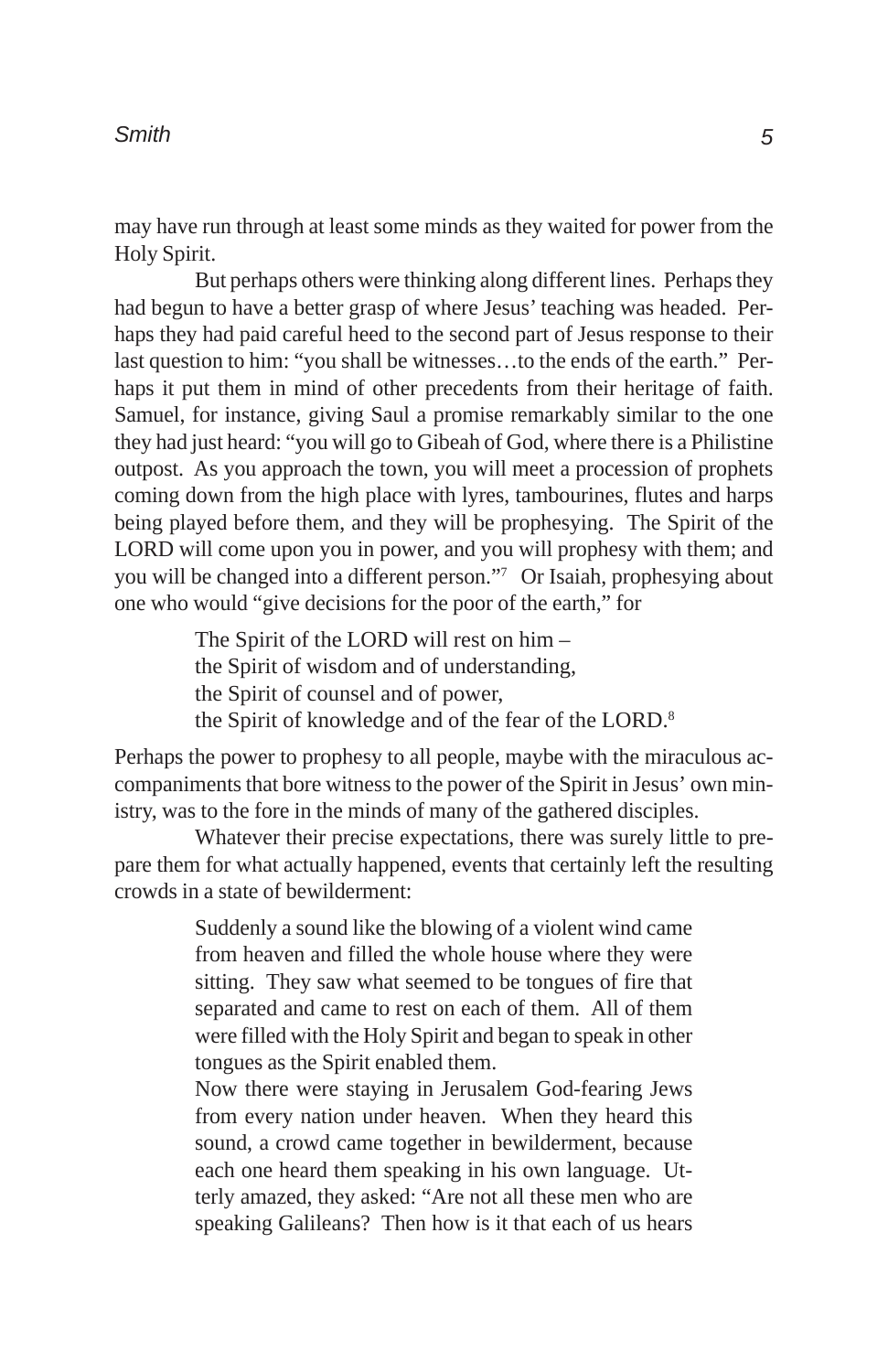them in his own native language? Parthians, Medes and Elamites; residents of Mesopotamia, Judea and Cappadocia, Pontus and Asia, Phrygia and Pamphylia, Egypt and the parts of Libya near Cyrene; visitors from Rome (both Jews and converts to Judaism); Cretans and Arabs – we hear them declaring the wonders of God in our own tongues!" Amazed and perplexed, they asked one another, "What does this mean?"9

Note that while the rushing wind and the tongues of fire have come to prominence through later artistic representations of Pentecost, what receives by far the greatest emphasis in the text itself is not these phenomena (each mentioned once in passing and not returned to) but the connection between the crowd's bewilderment and their hearing of the disciples speaking their languages, of Jewish disciples reaching out to each of them in their own mother tongues. The multiplicity of languages is mentioned no less than four times, the last three of which all emphasize the crowd's perplexity at hearing their own languages spoken. And it is a good perplexity, a perplexity that breaks through comfortable expectations and makes space for something new.

Again, we are too familiar with the story to catch the amazement without an effort of imagination. It is easy to forget that this gracious multiplication of languages as a response to receiving power from the Spirit was both unprecedented and unnecessary. It was unprecedented because the result of the Spirit of the LORD empowering his followers had never looked quite like this in any of the familiar stories, whether of the military might or prophetic authority varieties.<sup>10</sup> (To catch a sense of the oddity of this tale, consider an aspiring scriptwriter approaching a Hollywood studio with an idea for a new movie. A mild-mannered insurance salesman is exposed to strange cosmic radiation, undergoes mysterious changes, and from that day forward when times of crisis arise he finds himself … able to speak Norwegian. Would you invest in the script?)

The linguistic fireworks also appear to have been unnecessary, at least viewed in pragmatic terms. It is easy to assume that the multiplication of tongues was an emergency miracle, designed to overcome language barriers and enable an immediate offer of salvation without having to wait for more pedestrian processes of language learning and translation. Two points count against that idea. First, according to the historians, people from the places listed in verses 9-11 would have been familiar with Aramaic (those from the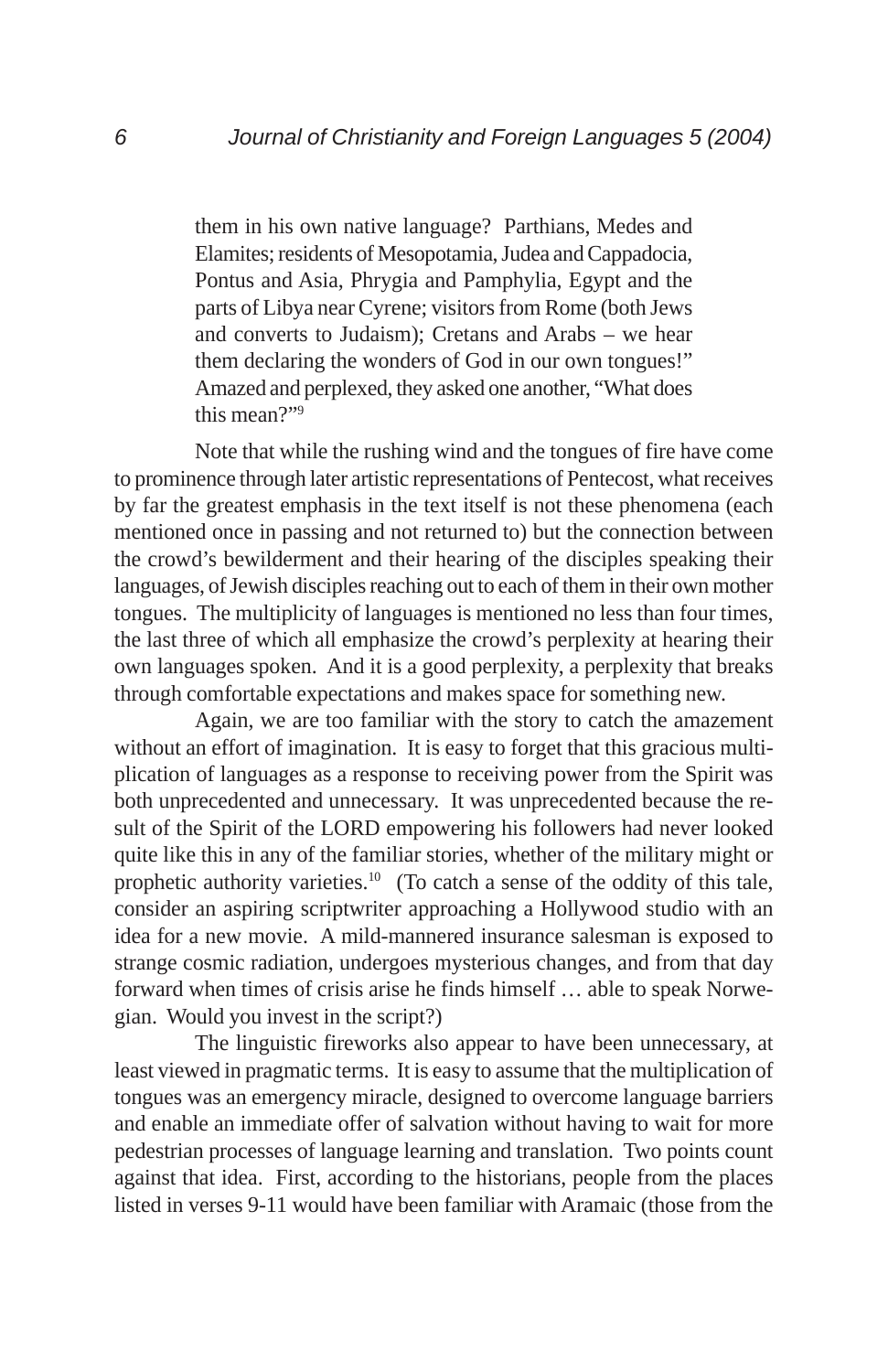east) or Greek (those from the west).<sup>11</sup> Second, and more obvious from the text itself, as soon as the crowd is gathered Peter gets up and preaches a sermon to the assembled multitude. There is no suggestion that this sermon underwent miraculous translation, yet it is to the sermon that three thousand respond by submitting to baptism.

Why break the mold in such a dramatic fashion if there was no pressing pragmatic need to do so? Why did Pentecost, the birthing of the Christian church, take this form? This is obviously a very big question, unlikely to be exhausted by a single answer, but let me hazard a response that has a bearing on how we think about languages and language learning. My suggestion is that God is both practicing and modeling what he has been preaching.

Of the many prior texts to which one could turn, let me mention just two. At the heart of the Old Testament, according to Jesus, is the twofold command to love God with all of one's heart, mind, soul, and strength and to love one's neighbor as oneself. The latter command appears in Leviticus 19:18, and is rapidly followed by what appears to a specific application of it, the only such echo in the surrounding text. Verse 34 urges "The alien living with you must be treated as one of your native-born. Love him as yourself, for you were aliens in Egypt." Love your neighbor as yourself – and in particular, love the foreigner as yourself. Place this alongside another key summary statement, this time from the New Testament. Jesus' articulation of the Golden Rule states: "in everything, do to others what you would have them do to you, for this sums up the Law and the Prophets."

At Pentecost the Holy Spirit models an attitude that resonates with these texts and undercuts pragmatic approaches to linguistic diversity. It is an attitude that says to foreign hearers, 'even if you can get by in the local language, even if I could require you to master a second language in order to hear what I have to say, I am going to reach out to you on your terms, in your tongue, in the language the speaks to your heart.' It is the ethical opposite of the all too common attitude that says: 'I can get by with my own language, so there's no pragmatic need for me to learn anyone else's; if they want to hear what I have to say it will be on my terms, in my tongue, and I won't be the one taking extra linguistic trouble and making myself vulnerable.'

I often ask my students: what would we have others do to us in linguistic terms? Typically, we would have them learn our language and talk to us in ways that we understand, we would have them respect our ways of speaking, we would have them take us into account and take our stories and our culture seriously. So what does the Golden Rule suggest to us? How might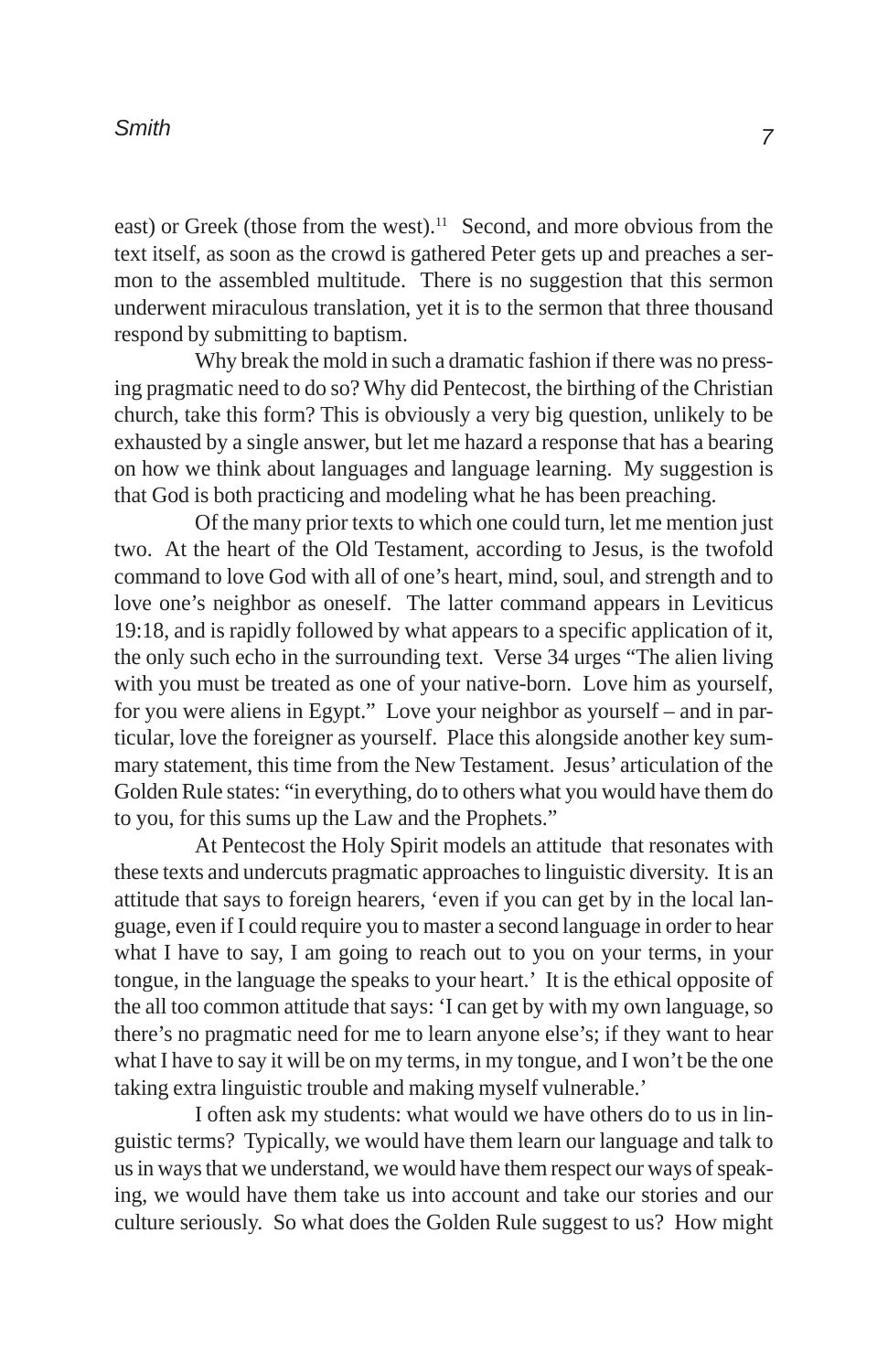we love strangers as ourselves? How might we take a hint from what God modeled at Pentecost? Martin Luther drew an apt conclusion, chiding his countrymen for chasing after foreign consumer goods but failing to engage with foreign languages. Not so with the Holy Spirit, he urges: "the Holy Spirit is no fool. He does not busy himself with inconsequential or useless matters. He regarded the languages as so useful and necessary to Christianity that he ofttimes brought them down with him from heaven."12

If this is so, then here is an argument for foreign language study that should be heard far more often and more forcefully, especially at Christian colleges. Perhaps the most basic reason for learning the languages and cultures and others is neither purely intellectual nor predominantly pragmatic. Perhaps language learning should not *at its heart* be about enhancing career or study prospects, polishing our brains, strengthening national security or economic competitiveness, or making travel more educational, valid as all of these motives may be in their place. Perhaps the central reason for strengthening the place of foreign language learning in our schools and colleges is an *ethical* reason, a surprising stance modeled for us at the very birth of the Christian church (an event which, according to one historian of linguistics, brought about "the first great expansion of the linguistic horizon" of Western culture).13 What the gratuitous perplexity of Pentecost teaches us, I suggest, is that an education that does not seriously engage with the languages and cultures of others is not just pragmatically, or intellectually, but *ethically* and *spiritually* deficient, rooted as it is in a failure to love others as ourselves, to do to them as we would have them do to us. This runs deeply counter to the basic instincts and priorities of Western culture – but then since when did the Holy Spirit go with the flow? Bombarded as we are with pragmatic considerations in a world that often just wants to find the most efficient route from A to \$, we, our students and our administrators would all benefit from meditating on the healthy perplexity of Pentecost.

## Introduction to volume 5

Volume 5 of JCFL brings new topics, new writers and also new editors. We are grateful to Donna West for her work on volumes 3 and 4. Dianne Zandstra has taken on the role of assistant editor as of the present issue, and Olga Leder has also joined the editorial team to assist with the management of the journal. Both teach in the Spanish department at Calvin College.

The volume begins with David Weeks' well-received keynote address from last year's NACFLA conference. His article addresses a theme